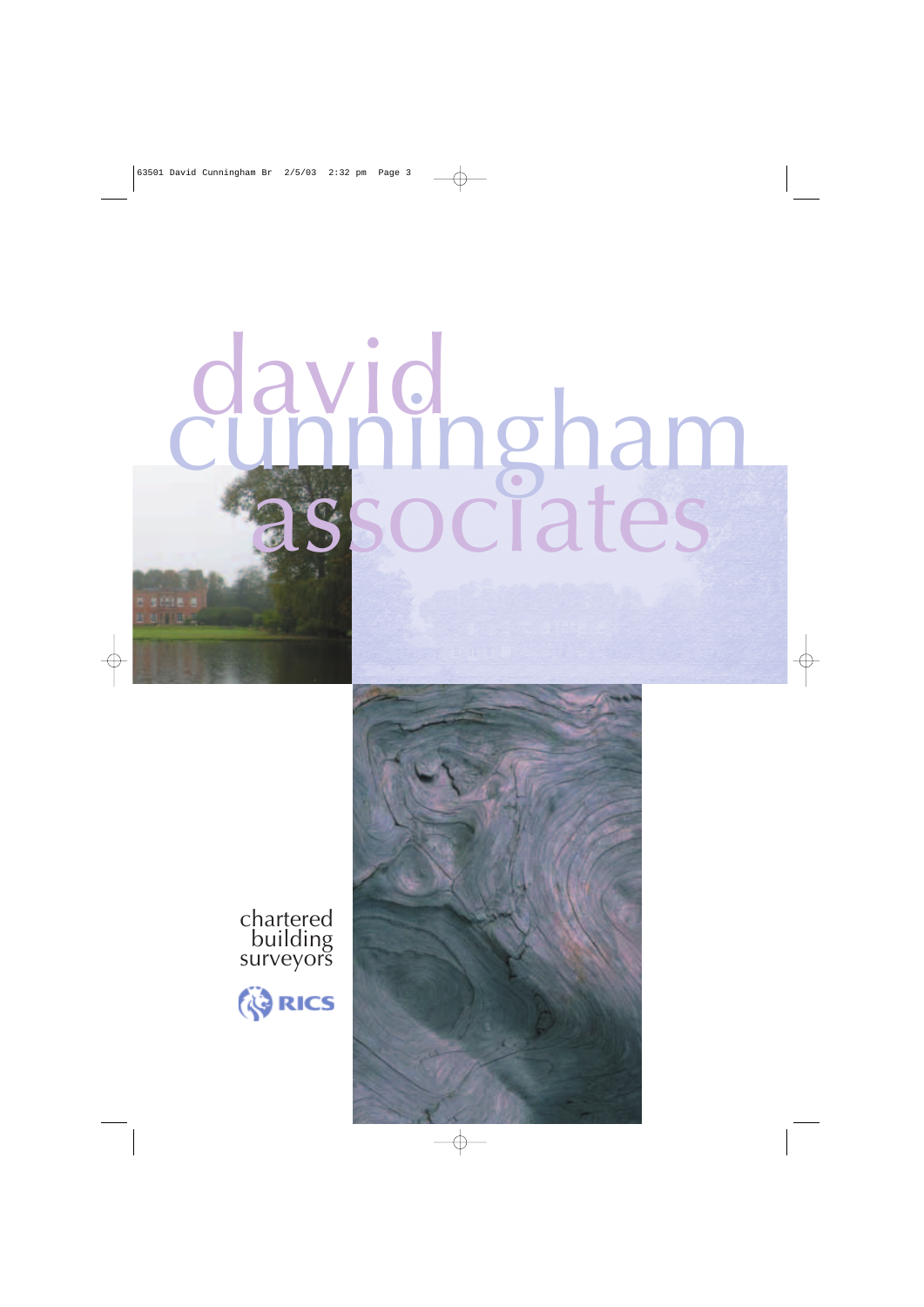## david



### "we believe ...

… passionately in offering a quality service, which is both professional and friendly at a price to suit the client's budget, and one that exceeds their expectations"

We are an independent practice of chartered building surveyors, with a strong architectural influence.

Our team of qualified professionals has a wealth of experience gained over many years in both the public and private sectors of the property and construction industry.

We can provide throughout the UK a wide range of services to our clients, to meet their individual needs and timescales.

Ours is a principal led service. We operate a quality management system based upon BS EN ISO 9001 Quality Assurance and we are committed to Total Quality Management.

We strive to achieve excellence through continual research and development in our areas of expertise. We use state of the art equipment, including computer aided design, as well as the more traditional approach, in order to best serve our clients.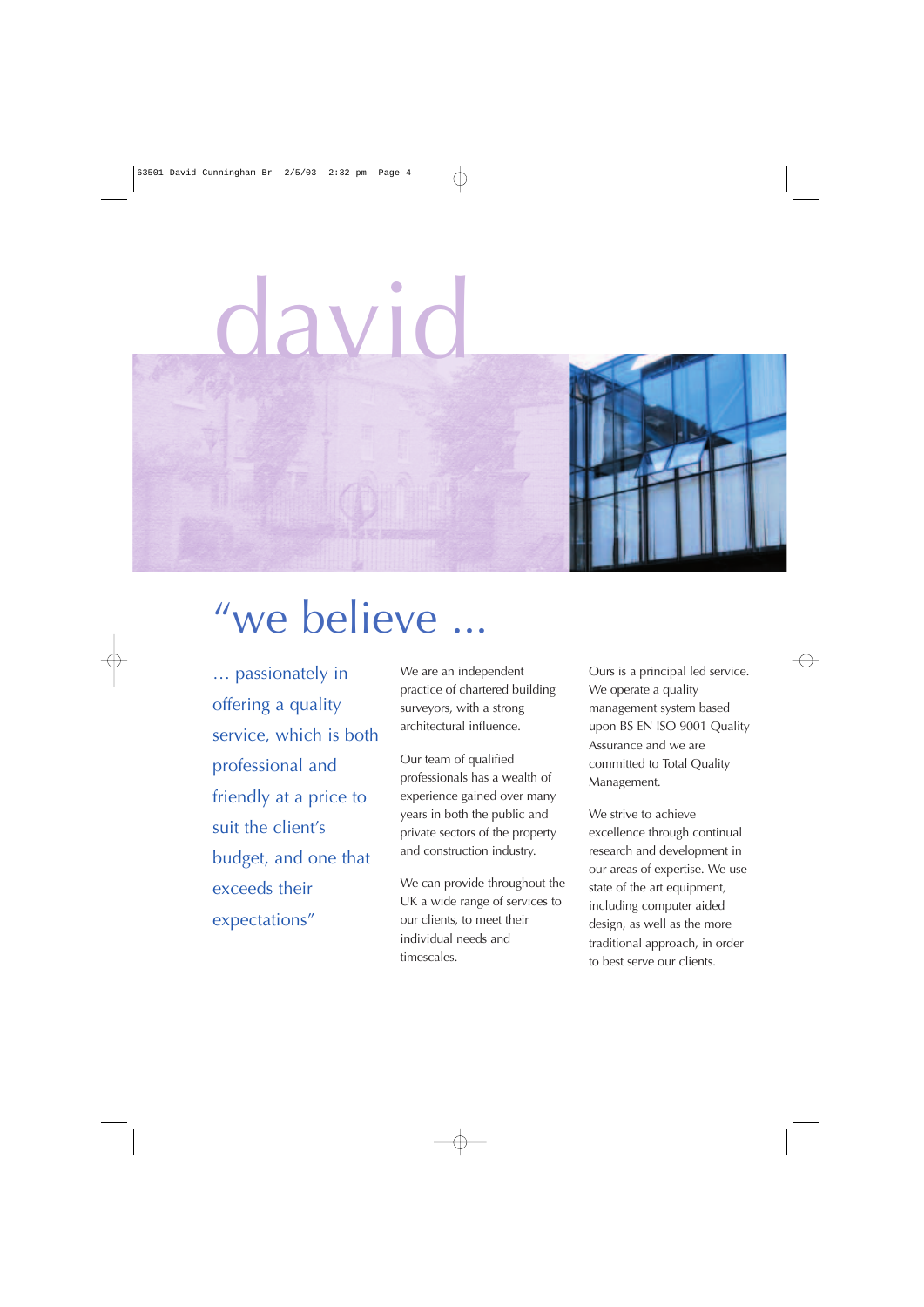

### "all our clients ...

… are important to us, large or small"

A relationship of trust with our clients is fundamental to our business. We always discuss fully with our clients the extent of the services they require from us. In this way we ensure that their objectives are met and they are entirely satisfied with the service they receive.

By ensuring that our clients are always fully satisfied and receive value for money, we find that they have no hesitation in using our services again and recommending us to others.

As a result, much of our work is repeat business from existing clients, many of whom have become friends, but we are also introduced regularly to new clients, who we are always pleased to meet and work with.

Our philosophy of treating all our clients as important, whether they are large or small, has enabled us to develop a wide client base in both the private and public sectors, where we cover virtually all property groups.

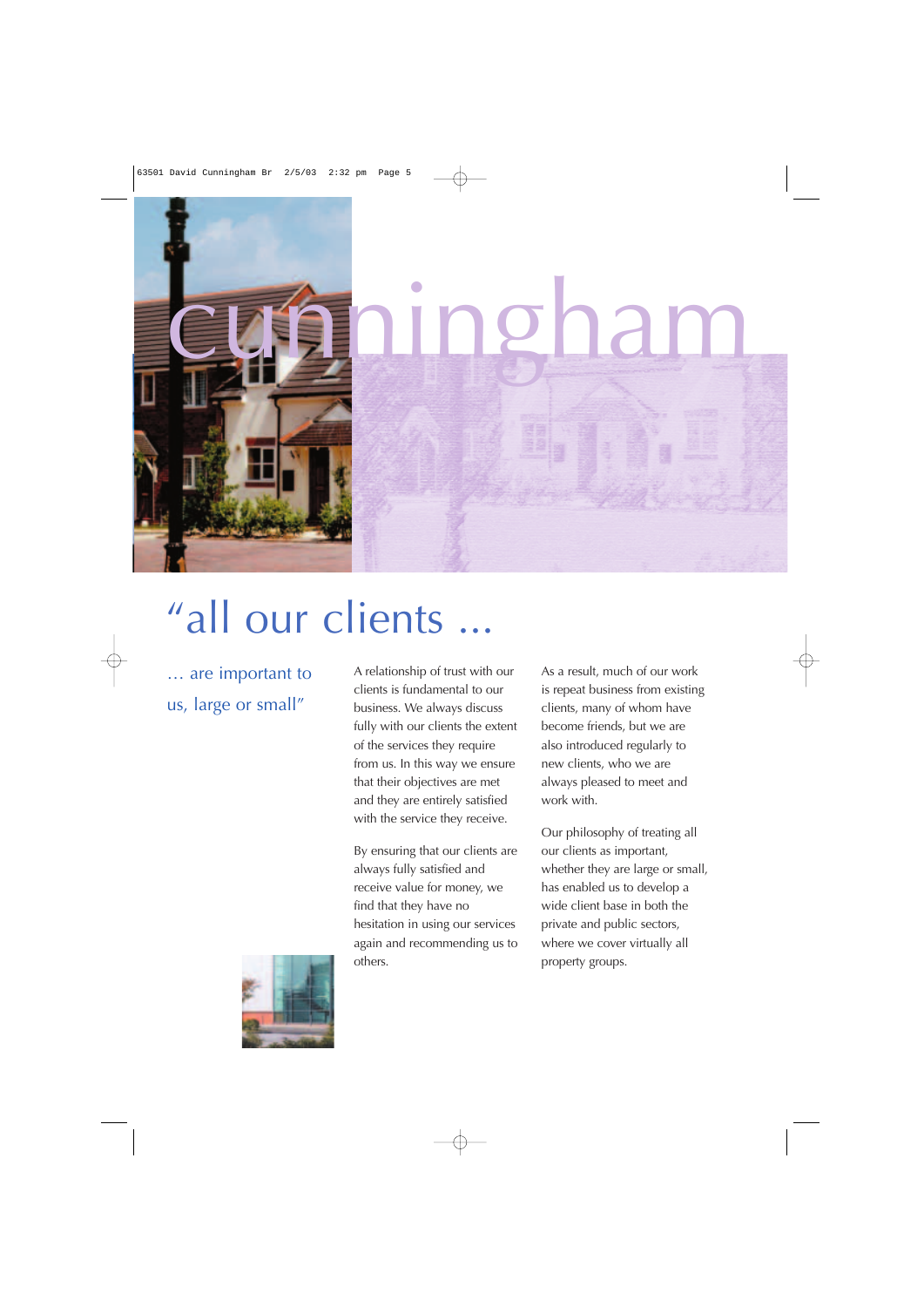building



### "we have...

… a highly qualified team of professionals selected for their expertise in both commercial and residential properties"

Before buying or leasing a property, it is wise to have the building surveyed to establish its condition, and to identify any significant defects. Our surveyor will provide a detailed report and recommend further investigations of a specialist nature if necessary. We can inspect and report on commercial, residential and industrial properties throughout the UK.



We can help prospective landlords and tenants to protect their interests by preparing a schedule of condition, before a lease is entered into. For an existing landlord, we can prepare a schedule of dilapidations, as the basis for a

claim against the tenant. For a tenant, we can negotiate with the landlord's surveyor to minimise the tenant's liability for dilapidations.

To help owners maintain their properties as economically as possible, we can develop a programme of planned preventative maintenance, spread over a period of several years. This enables owners to plan their maintenance budgets.

Other services we provide include property audits, building pathology, party wall awards, boundary disputes and energy conservation advice.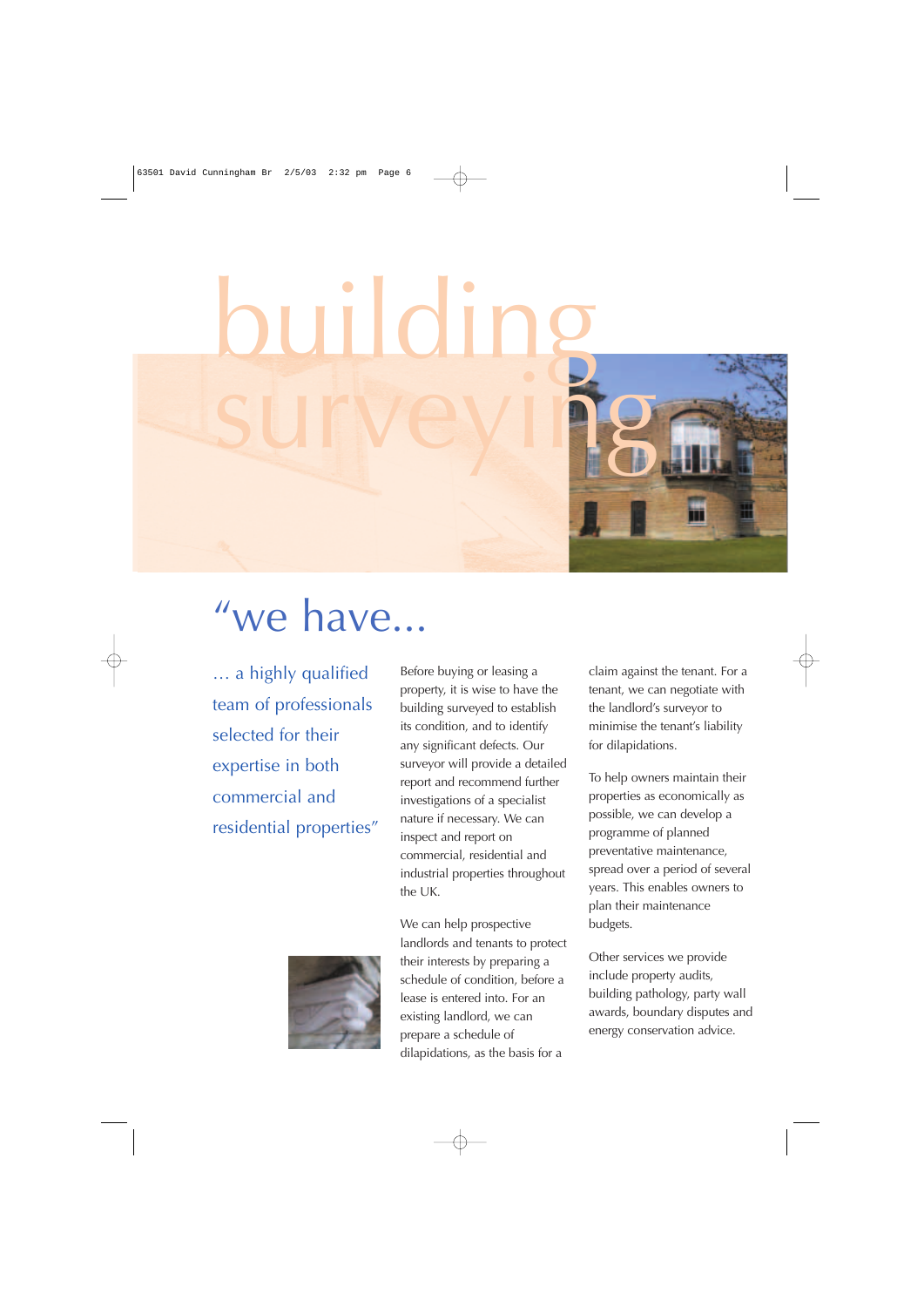### itecture

### "practical solutions...

… to the most difficult of design problems whether it be for a property developer or a home owner"



Our architectural team, working with our building surveyors, can provide a complete design service for commercial, industrial and residential buildings, whether it be a new development or the refurbishment, alteration or extension of existing properties. We can advise on all aspects of fitting out, space planning, interior design and landscape design.

Our service can extend from initial drawings and specifications, right through to the supervision of works and project management if required.

On development schemes we often provide a 'turn key'

service for clients, managing and co-ordinating the work of all the parties involved in delivering a project. We will employ specialist consultants to enhance the design team if necessary.

Where required under the CDM Regulations, we are able to act in the role of Principal Designer.

Where property developments are funded, sold or leased to a third party before works commence or are completed, it is important that the third party retains control of quality and costs. We are well qualified to provide this development monitoring service.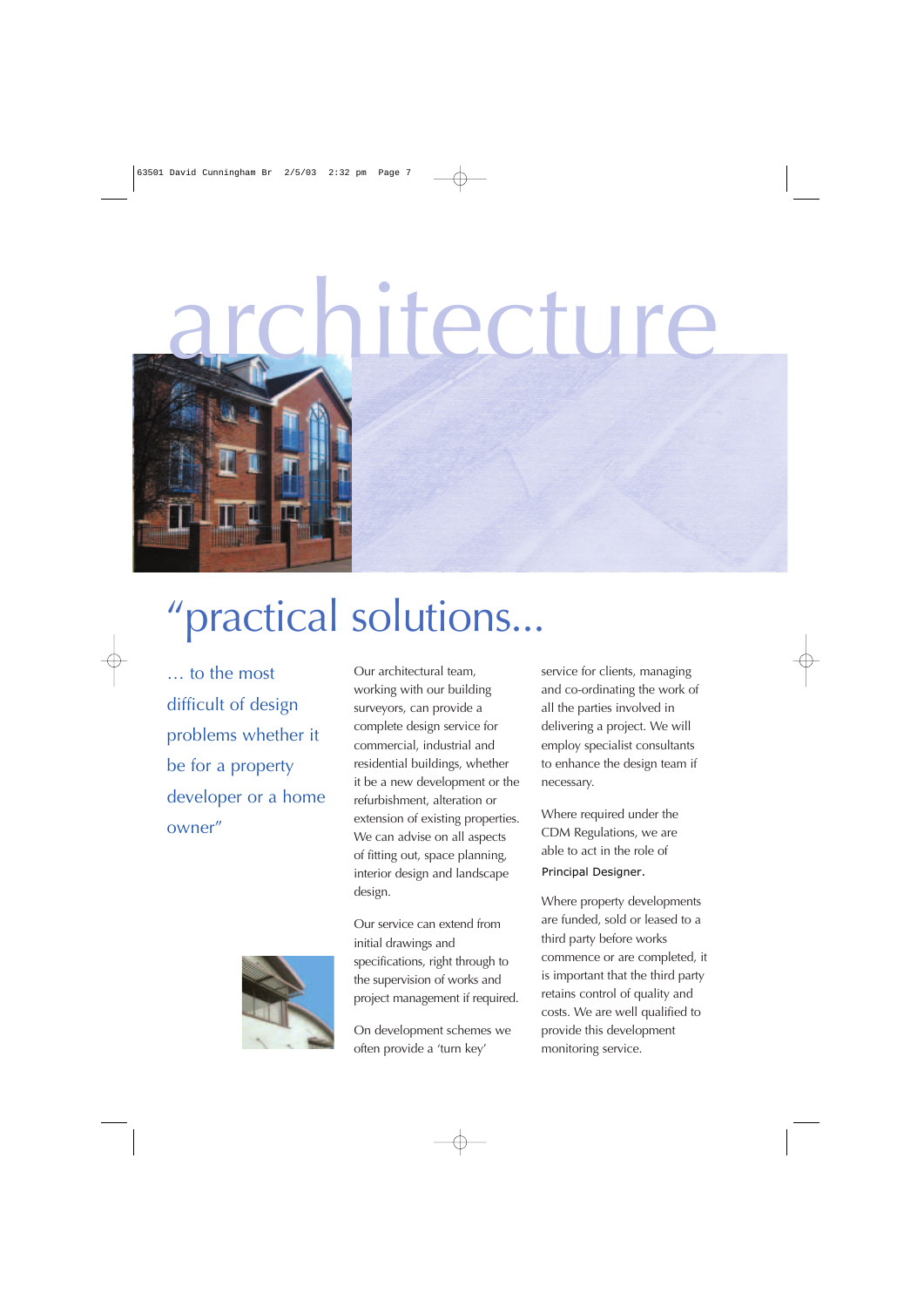

### "a commitment ...

… to sustainable development and to improving the quality of life through good design"

We can provide a range of urban and rural planning services, whether a client is proposing a new development or a change of use. We regularly submit outline or detailed planning applications on behalf of clients for residential, retail, commercial, industrial, leisure and agricultural developments.

We can handle planning appeals through written representations, hearings or, where necessary, at public inquiries.

For new developments we can undertake site development and feasibility appraisals, and prepare development briefs.

We are able to advise and assist clients with other planning issues such as enforcement notices, listed building and conservation matters, and certificates of lawful use or development.

We are committed to urban regeneration and to ensuring that land is used efficiently, so we often make representations to local authorities concerning their Local Plan policies and land allocations.

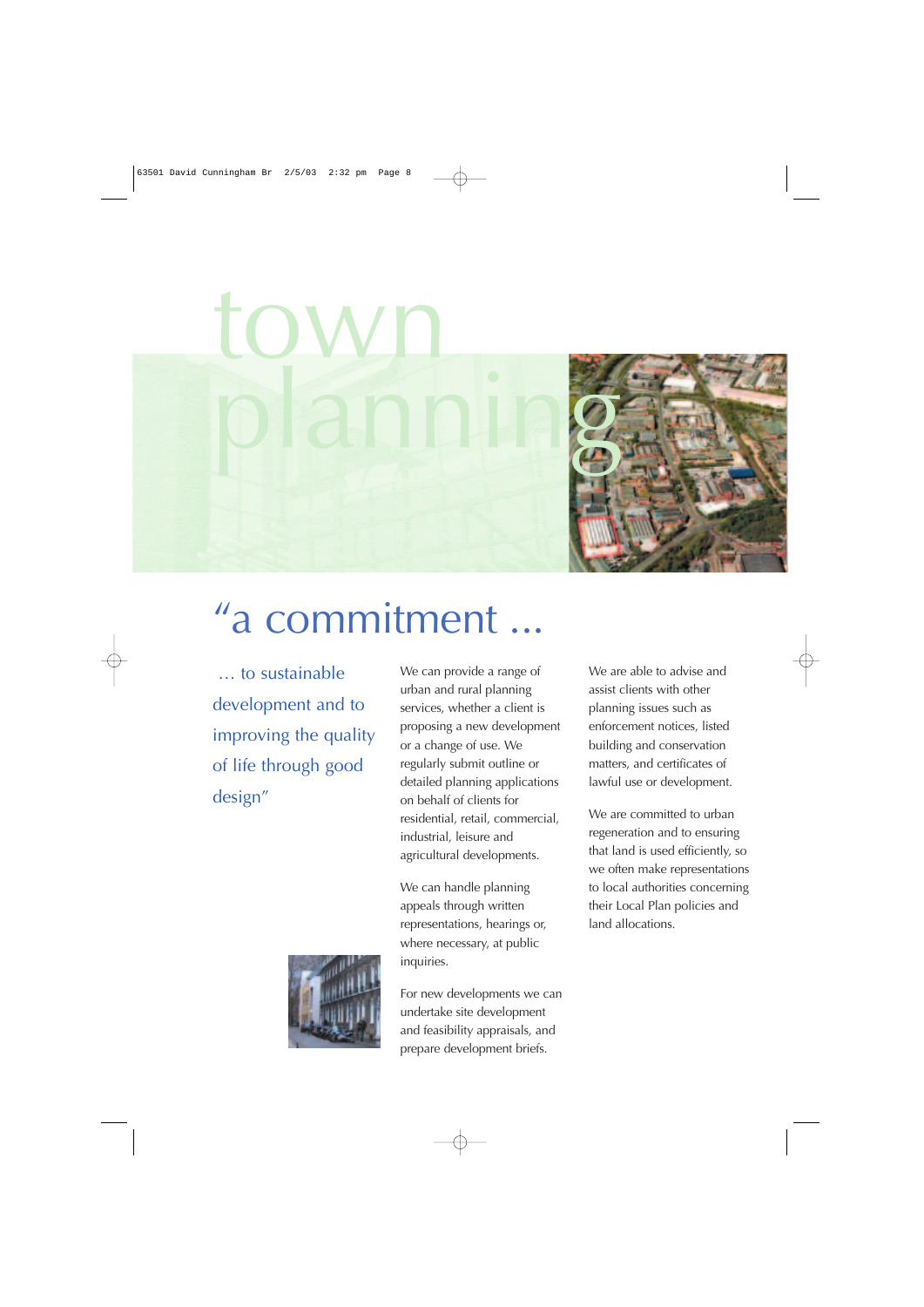

### "our approach

… guarantees a successful outcome, every time"

Our quantity surveying service includes all aspects of contract procurement: advising on tender and contract procedures and forms of contract; producing tender documents and specifications; advising on the suitability of contractors for tendering; appraising designand-build package tenders; and negotiating substantial contracts. We can also assist in the settlement of contracts involving liquidation or receivership.

Other services include cost planning, life cycle costing, cash flow forecasts and capital allowance schedules. We can also advise on value engineering and undertake employer's agent duties.

We can provide valuations of buildings for insurance purposes, so that clients are neither under insured nor paying unnecessarily high premiums. In the event of a claim, we will inspect the property, make a claim to the client's insurer and negotiate with loss adjusters as necessary.

We also offer an arbitration, adjudication and alternative dispute resolution service in respect of all construction related disputes. In cases of litigation we can provide an Expert Witness to prepare reports and give evidence at court in accordance with the Civil Procedure Rules.